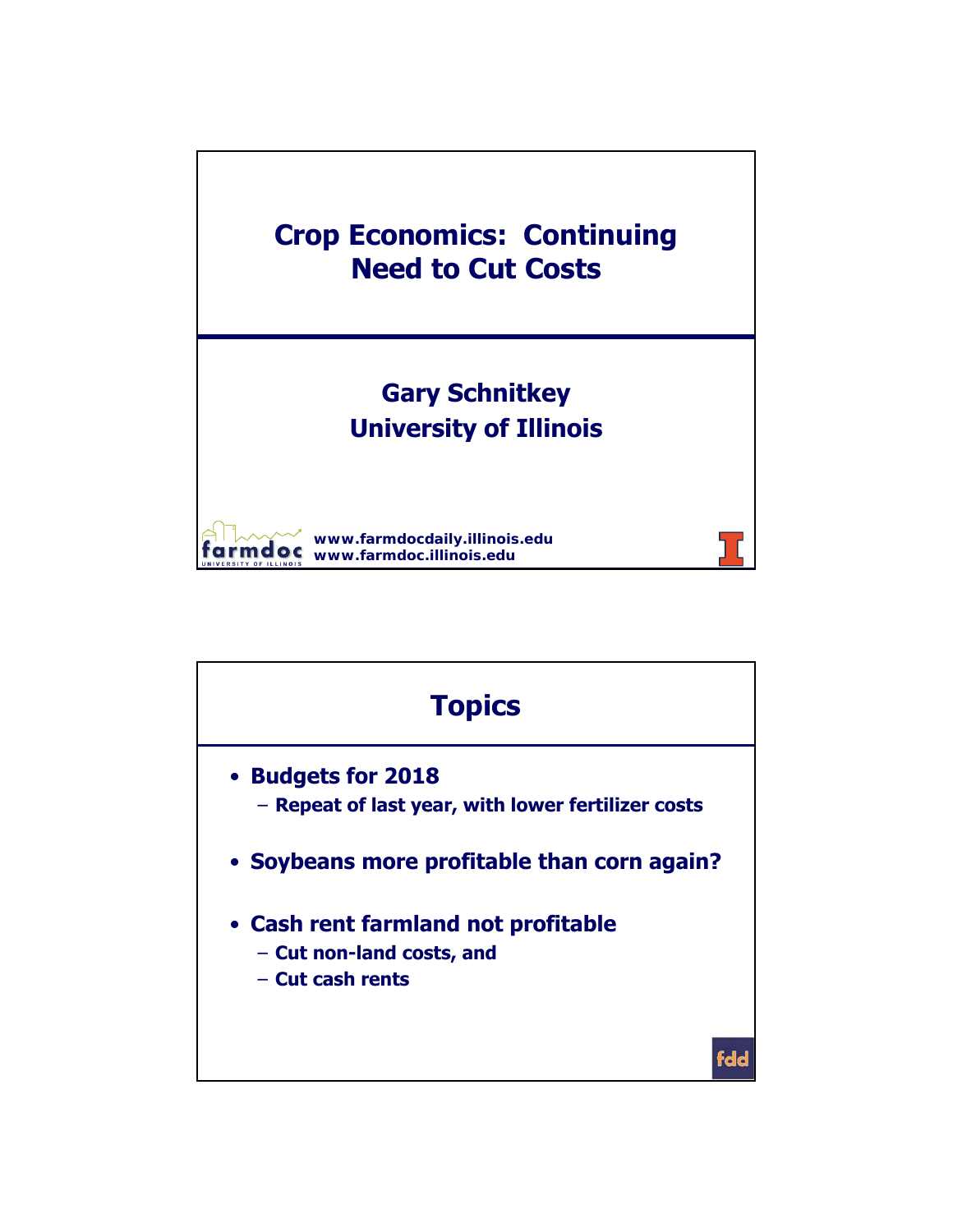|  | <b>Results and Budgets for Northern Illinois</b>                                                                                                                                                                                                                                                                                                                                     |  |  |
|--|--------------------------------------------------------------------------------------------------------------------------------------------------------------------------------------------------------------------------------------------------------------------------------------------------------------------------------------------------------------------------------------|--|--|
|  | $(1)$ $\alpha$ $\alpha$ $\beta$ $\alpha$ $\alpha$ $\beta$ $\alpha$ $\beta$ $\alpha$ $\beta$ $\alpha$ $\beta$ $\alpha$ $\beta$ $\alpha$ $\beta$ $\alpha$ $\beta$ $\alpha$ $\beta$ $\alpha$ $\beta$ $\alpha$ $\beta$ $\alpha$ $\beta$ $\alpha$ $\beta$ $\alpha$ $\beta$ $\alpha$ $\beta$ $\alpha$ $\beta$ $\alpha$ $\beta$ $\alpha$ $\beta$ $\alpha$ $\beta$ $\alpha$ $\beta$ $\alpha$ |  |  |

**(see Revenue and Costs, Management Section of farmdoc)**

|                             | Corn                 |         |                      |         | Soybeans |         |                      |
|-----------------------------|----------------------|---------|----------------------|---------|----------|---------|----------------------|
|                             | 2013                 | 2016    | 2017P                | 2018P   | 2016     | 2017P   | 2018P                |
| Yield per acre              | 204                  | 223     | 215                  | 202     | 66       | 65      | 64                   |
| Price per bu                | \$4.61               | \$3.52  | \$3.25               | \$3.20  | \$9.66   | \$9.30  | \$8.80               |
|                             | <i><b>S/acre</b></i> | \$/acre | <i><b>S/acre</b></i> | \$/acre | \$/acre  | \$/acre | <i><b>S/acre</b></i> |
| Crop revenue                | \$940                | \$785   | \$699                | \$646   | \$638    | \$605   | \$563                |
| <b>ARC/PLC or ACRE</b>      | 38                   | 25      | 5                    | 0       | 25       | 5       | 0                    |
| Other gov't payments        | O                    | 0       | O                    | 0       | 0        | 0       | O                    |
| Crop insurance proceeds     | 46                   | 5       | 20                   | 0       | 4        | 7       | 0                    |
| Gross revenue               | \$1,024              | \$815   | \$724                | \$646   | \$667    | \$617   | \$563                |
| <b>Fertilizers</b>          | \$199                | \$144   | \$124                | \$115   | \$30     | \$25    | \$22                 |
| <b>Pesticides</b>           | 60                   | 56      | 60                   | 60      | 30       | 29      | 29                   |
| Seed                        | 118                  | 118     | 116                  | 115     | 76       | 74      | 73                   |
| <b>Drying</b>               | 29                   | 15      | 15                   | 15      | 0        | 0       | 0                    |
| Storage                     | 5                    | 9       | $\overline{7}$       | 7       | 3        | 3       | 3                    |
| Crop insurance              | 28                   | 24      | 24                   | 24      | 16       | 16      | 16                   |
| <b>Total direct costs</b>   | \$439                | \$366   | \$346                | \$336   | \$155    | \$147   | \$143                |
| <b>Total power costs</b>    | \$150                | \$137   | \$133                | \$131   | \$119    | \$110   | \$108                |
| <b>Total overhead costs</b> | \$81                 | \$83    | \$83                 | \$82    | \$65     | \$63    | \$64                 |
| <b>Total non-land costs</b> | \$670                | \$586   | \$562                | \$549   | \$339    | \$320   | \$315                |
| Operator and land return    | \$354                | \$229   | \$162                | \$97    | \$328    | \$297   | \$248                |

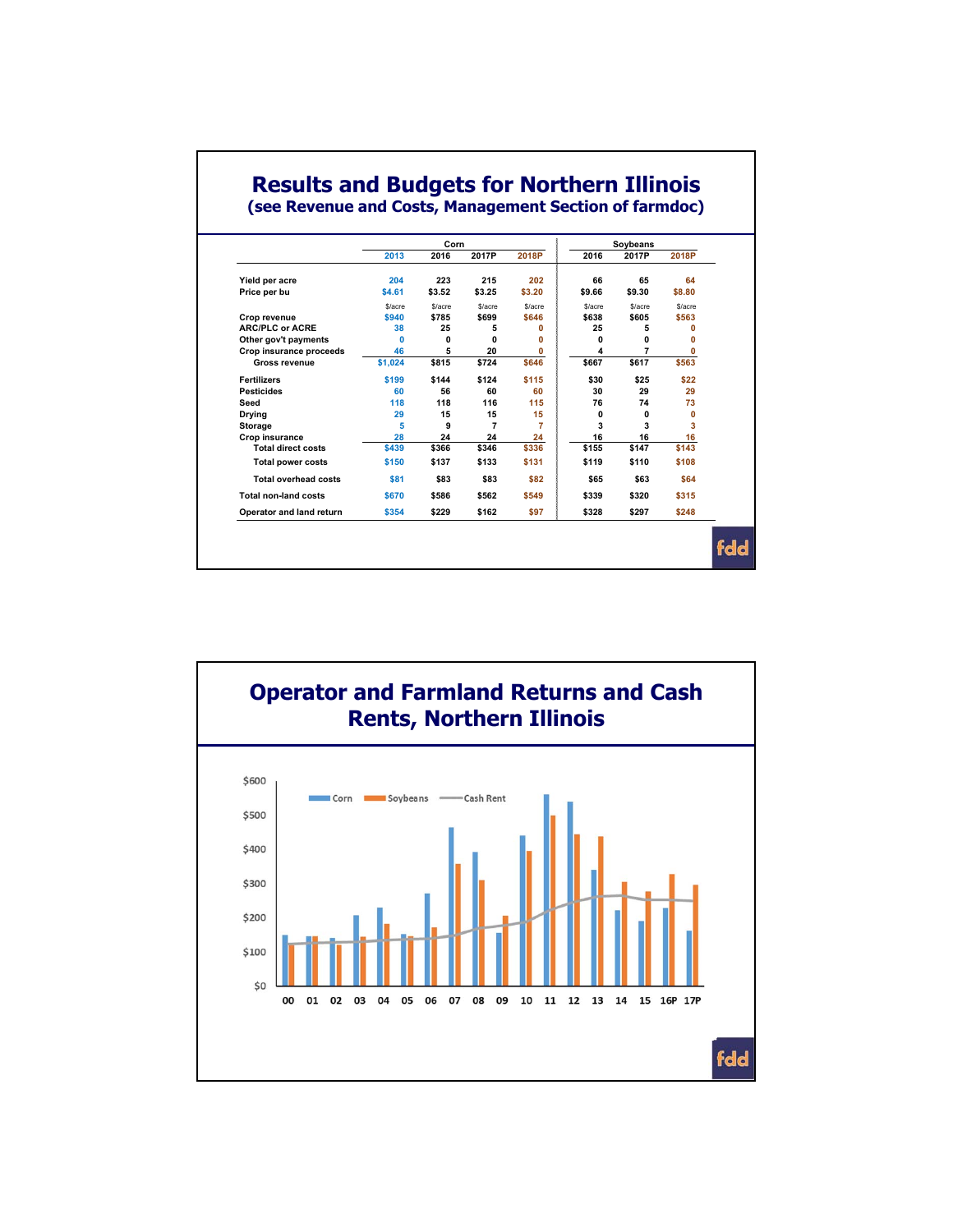|                             | Corn    |         |         |         |         |                   |         |  |
|-----------------------------|---------|---------|---------|---------|---------|-------------------|---------|--|
|                             | 2013    | 2016    | 2017P   | 2018P   | 2016    | Soybeans<br>2017P | 2018P   |  |
| Yield per acre              | 197     | 228     | 215     | 210     | 69      | 67                | 63      |  |
| Price per bu                | \$4.52  | \$3.47  | \$3.30  | \$3.20  | \$9.65  | \$9.35            | \$8.80  |  |
|                             | \$/acre | \$/acre | \$/acre | \$/acre | \$/acre | \$/acre           | \$/acre |  |
| Crop revenue                | \$890   | \$791   | \$710   | \$672   | \$666   | \$626             | \$554   |  |
| <b>ARC/PLC or ACRE</b>      | 4       | 20      | 5       | O       | 20      | 5                 | O       |  |
| Other gov't payments        | O       | 0       | 0       | 0       | 0       | O                 | O       |  |
| Crop insurance proceeds     | 10      | 5       | 20      | 0       | 4       | 7                 | 0       |  |
| Gross revenue               | \$904   | \$816   | \$735   | \$672   | \$690   | \$638             | \$554   |  |
| <b>Fertilizers</b>          | \$193   | \$154   | \$134   | \$129   | \$49    | \$39              | \$36    |  |
| <b>Pesticides</b>           | 66      | 64      | 65      | 65      | 40      | 39                | 39      |  |
| Seed                        | 114     | 118     | 118     | 117     | 74      | 74                | 73      |  |
| Drying                      | 24      | 13      | 11      | 11      | 1       | 1                 | 1       |  |
| Storage                     | 8       | 11      | 10      | 10      | 8       | 8                 | 8       |  |
| Crop insurance              | 27      | 21      | 21      | 21      | 14      | 14                | 14      |  |
| <b>Total direct costs</b>   | \$432   | \$381   | \$359   | \$353   | \$186   | \$175             | \$171   |  |
| <b>Total power costs</b>    | \$127   | \$119   | \$116   | \$114   | \$106   | \$105             | \$102   |  |
| <b>Total overhead costs</b> | \$56    | \$65    | \$66    | \$66    | \$61    | \$61              | \$62    |  |
| <b>Total non-land costs</b> | \$615   | \$565   | \$541   | \$533   | \$353   | \$341             | \$335   |  |
| Operator and land return    | \$289   | \$251   | \$194   | \$139   | \$337   | \$297             | \$219   |  |

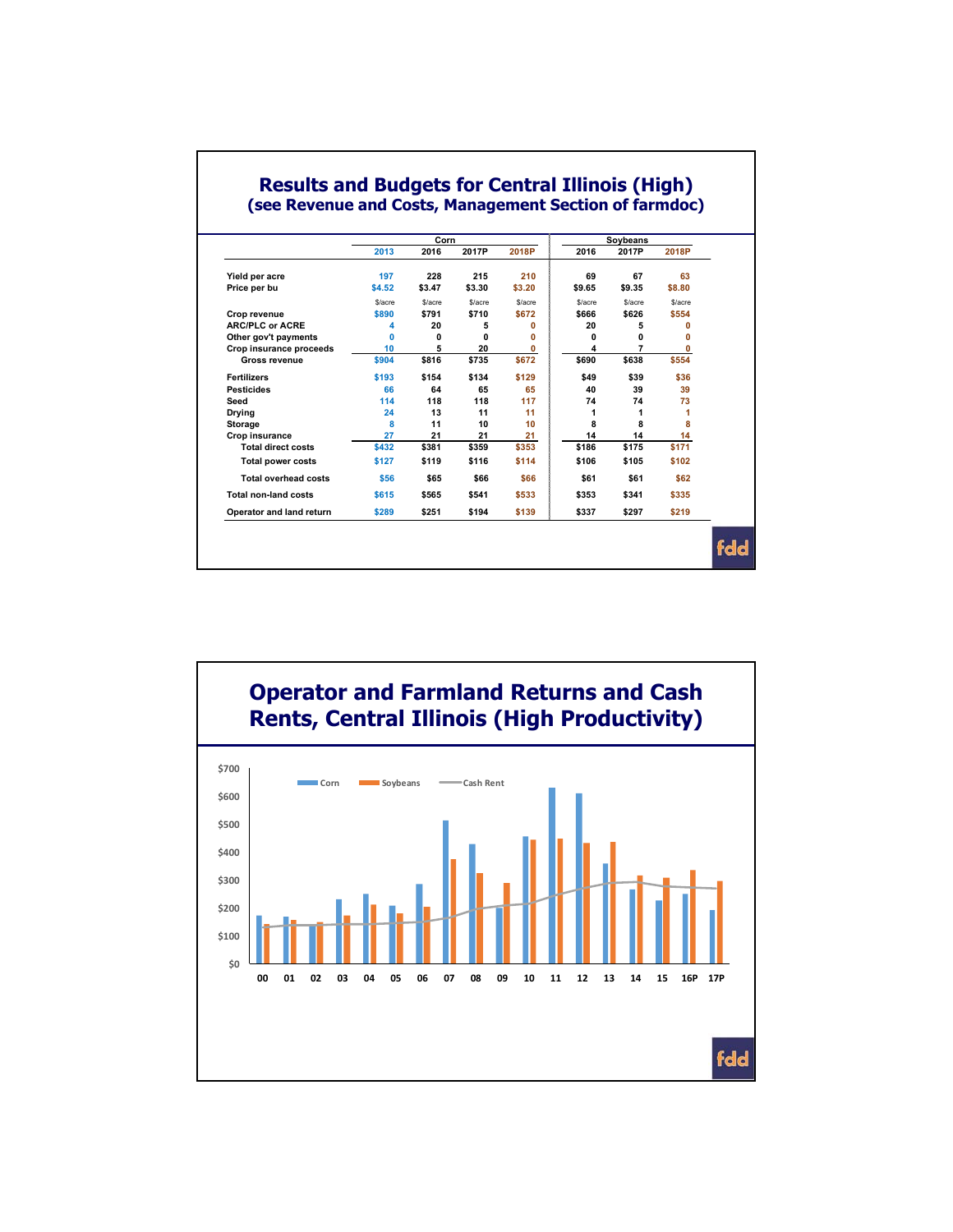|                             | 2013    | Corn<br>2016 | 2017P   | 2018P   | 2016    | Soybeans<br>2017P | 2018P   |  |
|-----------------------------|---------|--------------|---------|---------|---------|-------------------|---------|--|
|                             |         |              |         |         |         |                   |         |  |
| Yield per acre              | 183     | 218          | 205     | 195     | 63      | 62                | 59      |  |
| Price per bu                | \$4.51  | \$3.69       | \$3.30  | \$3.20  | \$9.61  | \$9.35            | \$8.80  |  |
|                             | \$/acre | \$/acre      | \$/acre | \$/acre | \$/acre | \$/acre           | \$/acre |  |
| Crop revenue                | \$825   | \$804        | \$677   | \$624   | \$605   | \$580             | \$519   |  |
| <b>ARC/PLC or ACRE</b>      | 4       | 25           | 5       | O       | 25      | 5                 | 0       |  |
| Other gov't payments        | O       | 0            | O       | 0       | n       | O                 | O       |  |
| Crop insurance proceeds     | 10      | 5            | 20      | 0       | 4       | 7                 | 0       |  |
| <b>Gross revenue</b>        | \$839   | \$834        | \$702   | \$624   | \$634   | \$592             | \$519   |  |
| <b>Fertilizers</b>          | \$202   | \$154        | \$134   | \$129   | \$44    | \$34              | \$31    |  |
| <b>Pesticides</b>           | 66      | 64           | 68      | 68      | 41      | 42                | 42      |  |
| Seed                        | 120     | 118          | 118     | 117     | 62      | 63                | 62      |  |
| Drying                      | 19      | 13           | 11      | 11      | 1       | 1                 | 1       |  |
| <b>Storage</b>              | 7       | 11           | 10      | 10      | 4       | 4                 | 4       |  |
| Crop insurance              | 26      | 22           | 22      | 22      | 15      | 16                | 16      |  |
| <b>Total direct costs</b>   | \$440   | \$382        | \$363   | \$357   | \$167   | \$160             | \$156   |  |
| <b>Total power costs</b>    | \$131   | \$127        | \$123   | \$121   | \$112   | \$103             | \$101   |  |
| <b>Total overhead costs</b> | \$67    | \$66         | \$67    | \$66    | \$62    | \$61              | \$62    |  |
| <b>Total non-land costs</b> | \$638   | \$575        | \$553   | \$544   | \$341   | \$324             | \$319   |  |
| Operator and land return    | \$201   | \$259        | \$149   | \$80    | \$293   | \$268             | \$200   |  |

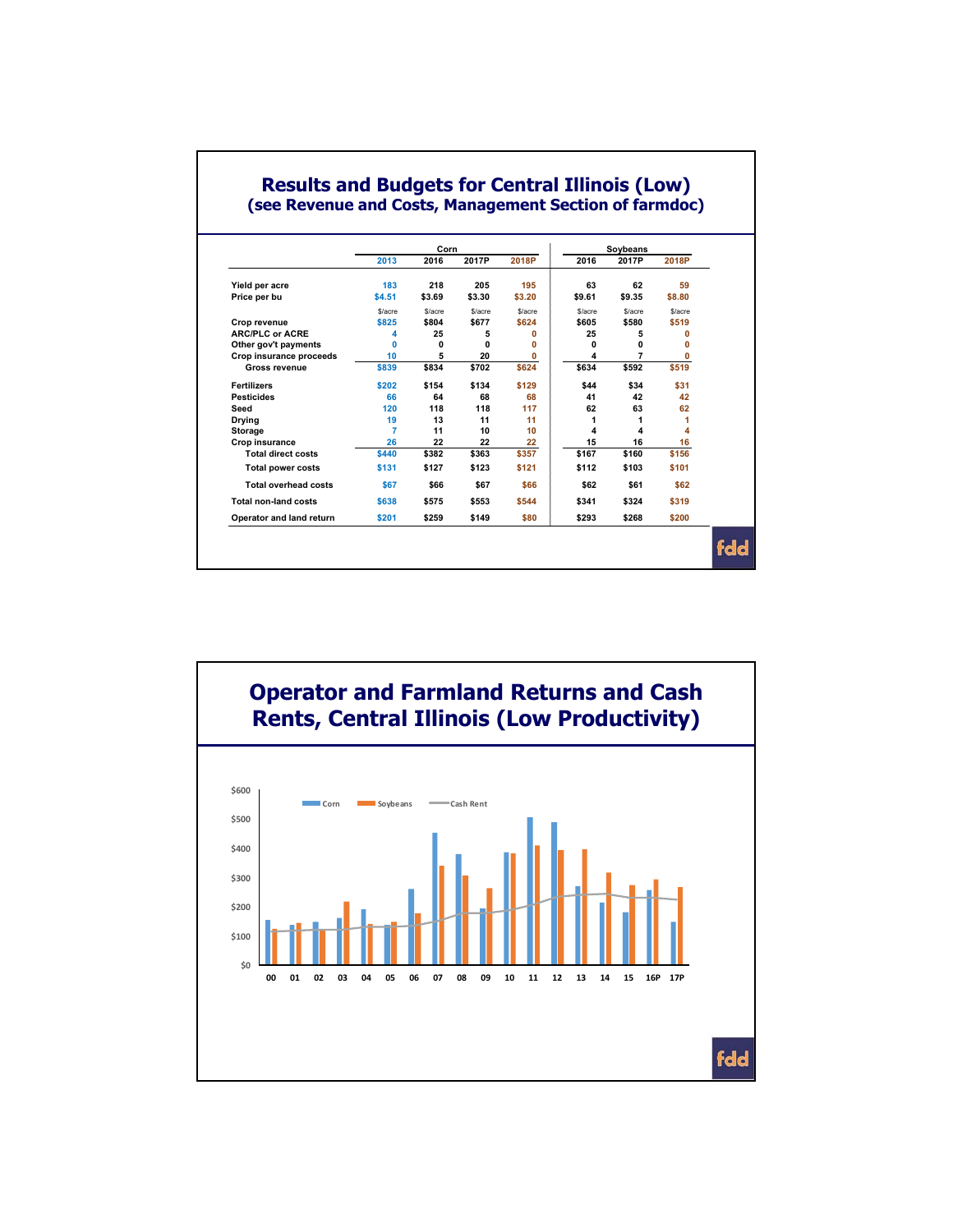|                             | 2013           | Corn<br>2016 | 2017P          | 2018P                | 2016           | Soybeans<br>2017P | 2018P   |  |
|-----------------------------|----------------|--------------|----------------|----------------------|----------------|-------------------|---------|--|
|                             |                |              |                |                      |                |                   |         |  |
| Yield per acre              | 183            | 163          | 160            | 165                  | 56             | 54                | 50      |  |
| Price per bu                | \$4.69         | \$3.54       | \$3.35         | \$3.20               | \$9.65         | \$9.40            | \$8.80  |  |
|                             | \$/acre        | \$/acre      | \$/acre        | <i><b>S/acre</b></i> | \$/acre        | \$/acre           | \$/acre |  |
| Crop revenue                | \$858          | \$577        | \$536          | \$528                | \$540          | \$508             | \$440   |  |
| <b>ARC/PLC or ACRE</b>      | 2              | 25           | 5              | O                    | 25             | 5                 | 0       |  |
| Other gov't payments        | $\Omega$       | 0            | O              | O                    | O              | O                 | O       |  |
| Crop insurance proceeds     | $\overline{7}$ | 5            | 20             | 0                    | 4              | 16                | 0       |  |
| Gross revenue               | \$867          | \$607        | \$561          | \$528                | \$569          | \$529             | \$440   |  |
| <b>Fertilizers</b>          | \$198          | \$138        | \$118          | \$113                | \$44           | \$34              | \$31    |  |
| <b>Pesticides</b>           | 66             | 68           | 66             | 66                   | 48             | 46                | 46      |  |
| Seed                        | 111            | 112          | 114            | 113                  | 64             | 65                | 64      |  |
| <b>Drying</b>               | 17             | 6            | 6              | 6                    | 0              | 0                 | 0       |  |
| <b>Storage</b>              | 3              | 9            | $\overline{7}$ | 7                    | $\overline{7}$ | 6                 | 6       |  |
| Crop insurance              | 24             | 20           | 18             | 18                   | 13             | 13                | 13      |  |
| <b>Total direct costs</b>   | \$419          | \$353        | \$329          | \$323                | \$176          | \$164             | \$160   |  |
| <b>Total power costs</b>    | \$144          | \$130        | \$131          | \$129                | \$123          | \$124             | \$122   |  |
| <b>Total overhead costs</b> | \$83           | \$93         | \$93           | \$98                 | \$75           | \$76              | \$77    |  |
| <b>Total non-land Costs</b> | \$646          | \$576        | \$553          | \$550                | \$374          | \$364             | \$359   |  |
| Operator and land return    | \$221          | \$31         | \$8            | $-522$               | \$195          | \$165             | \$81    |  |

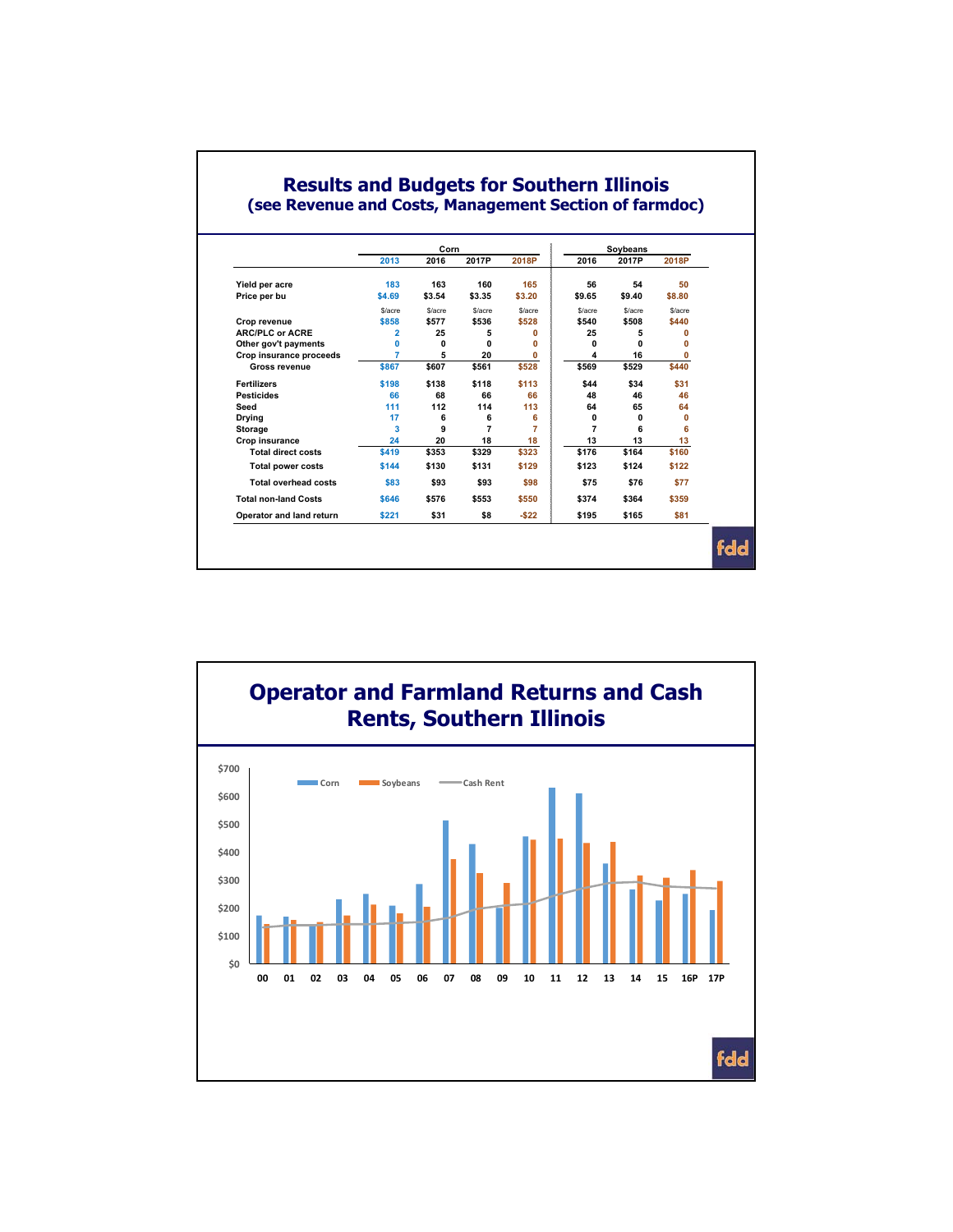

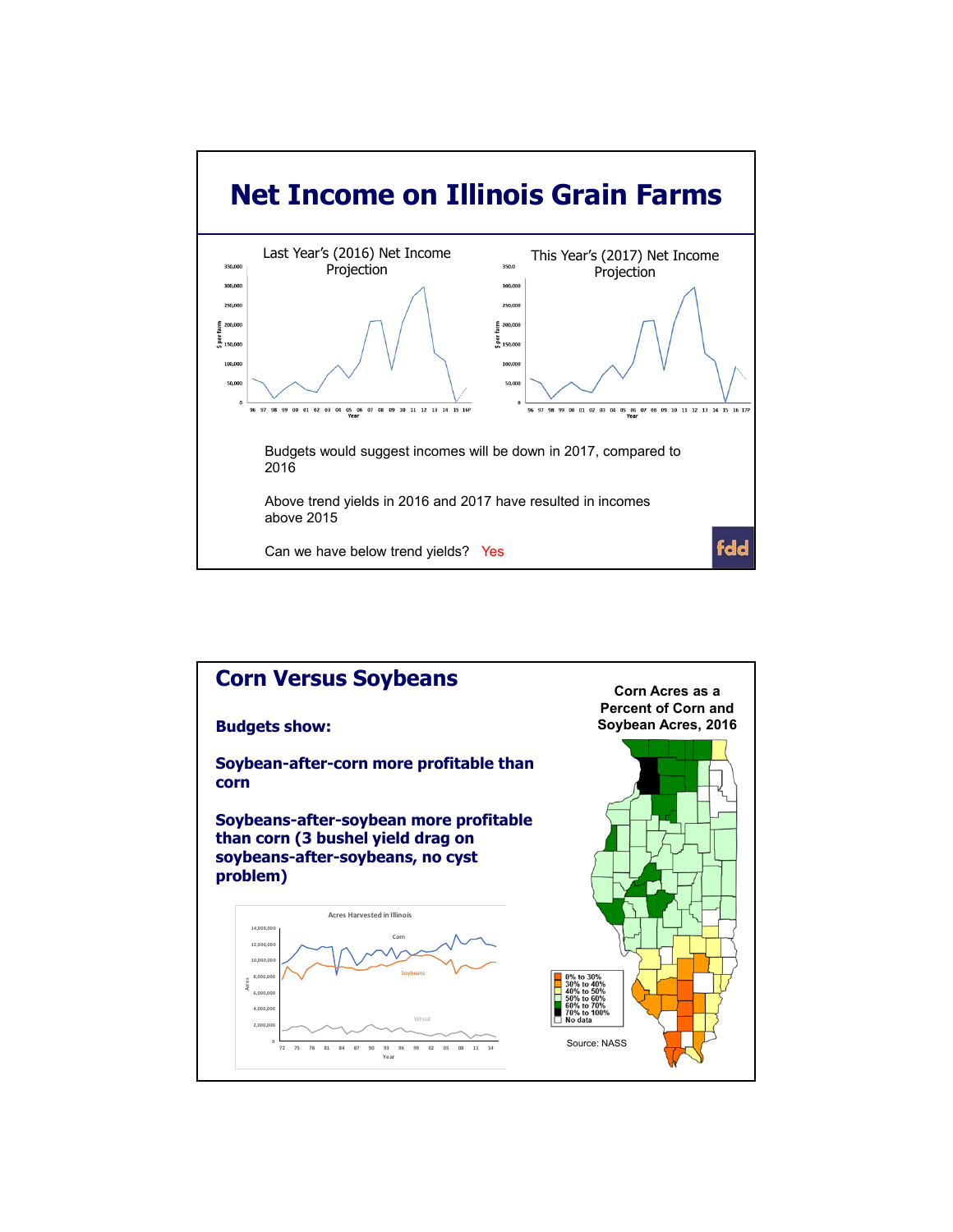

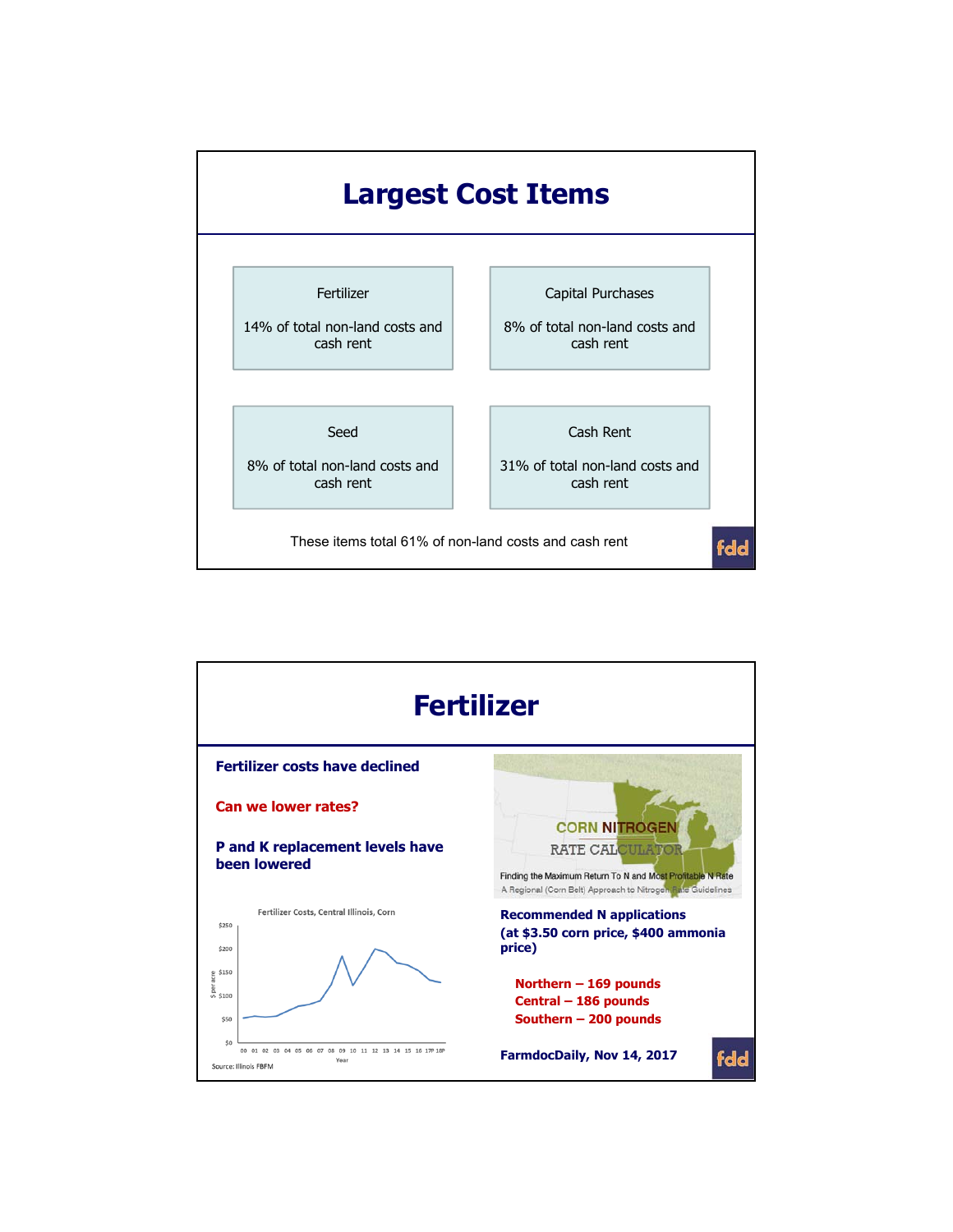

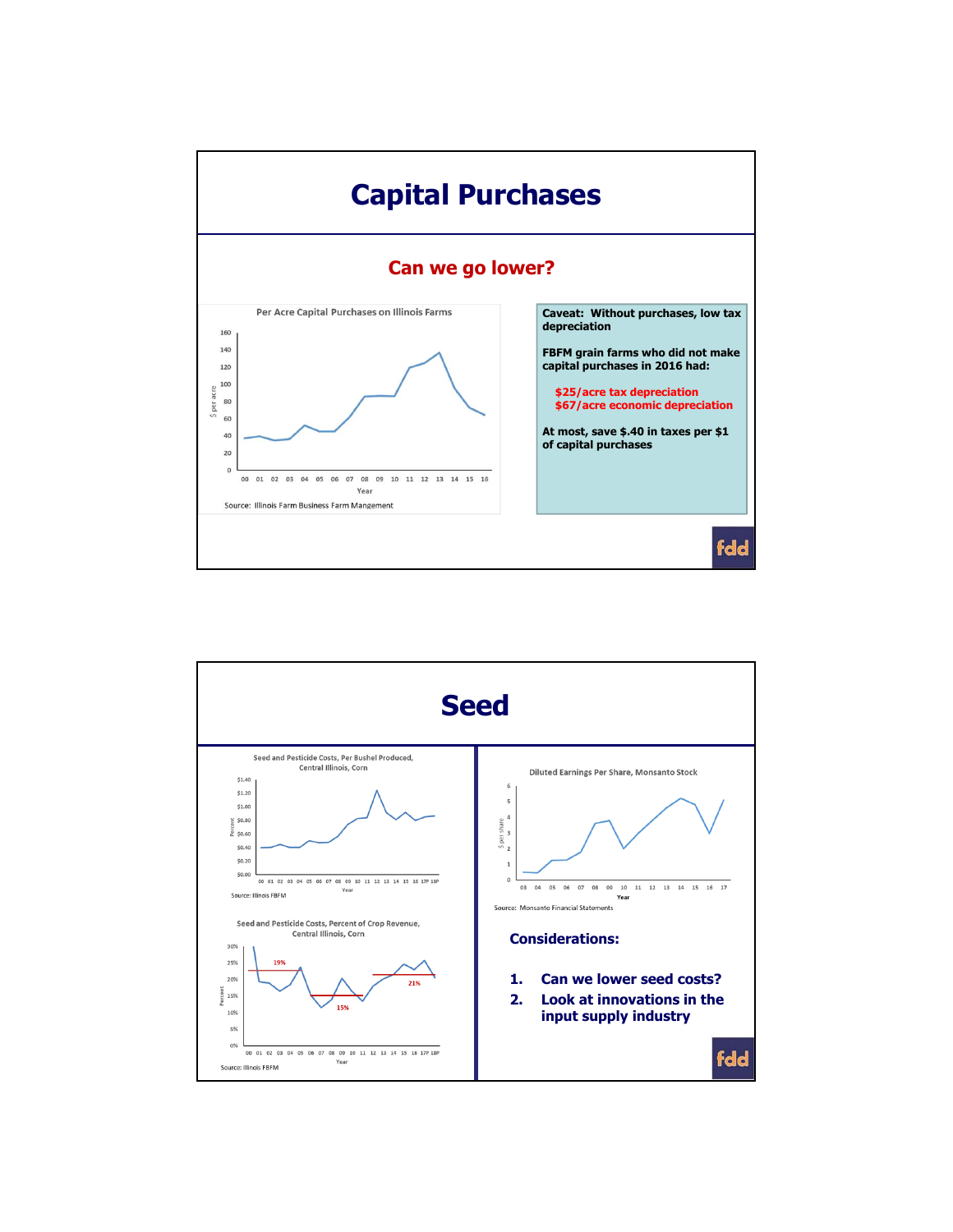

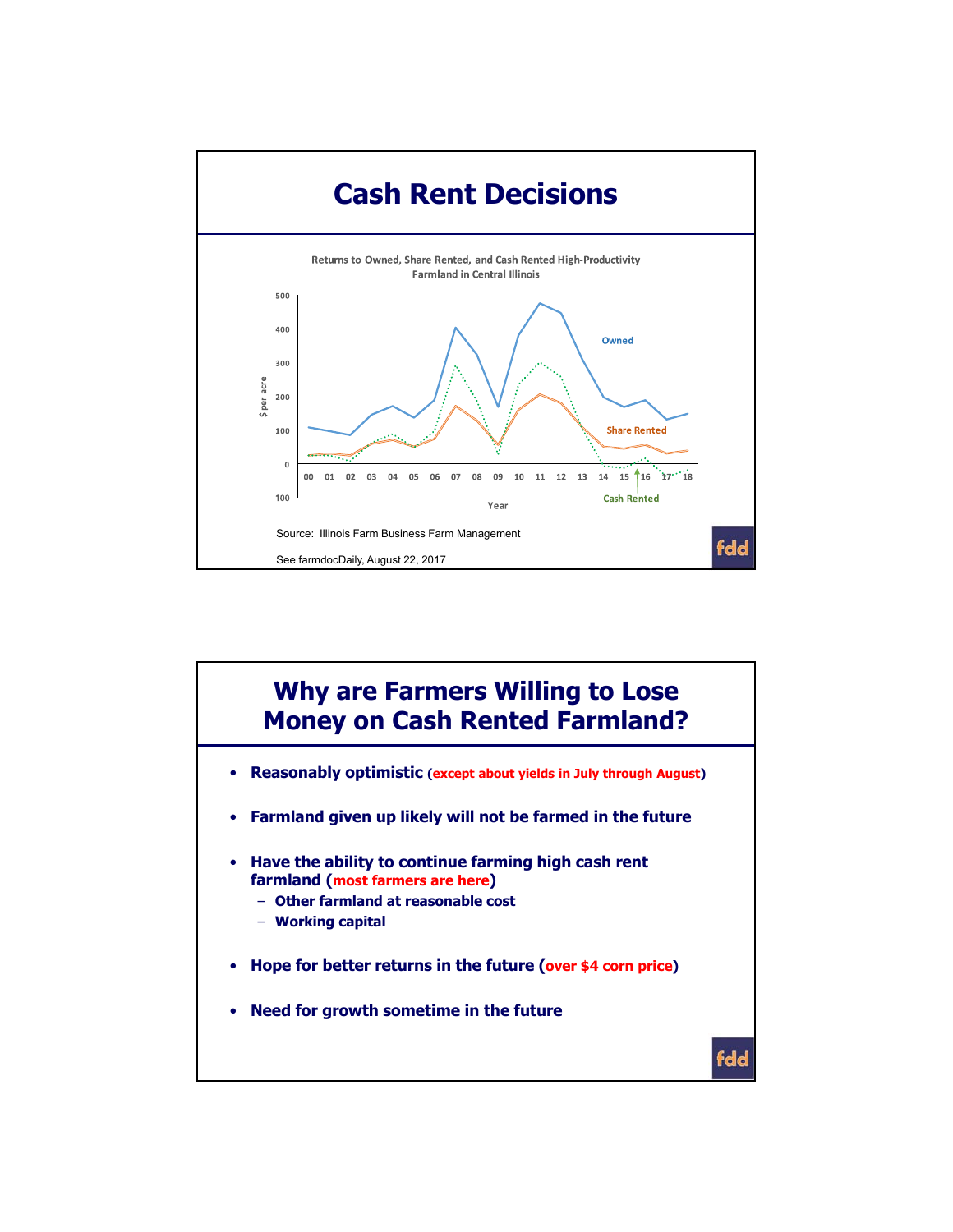

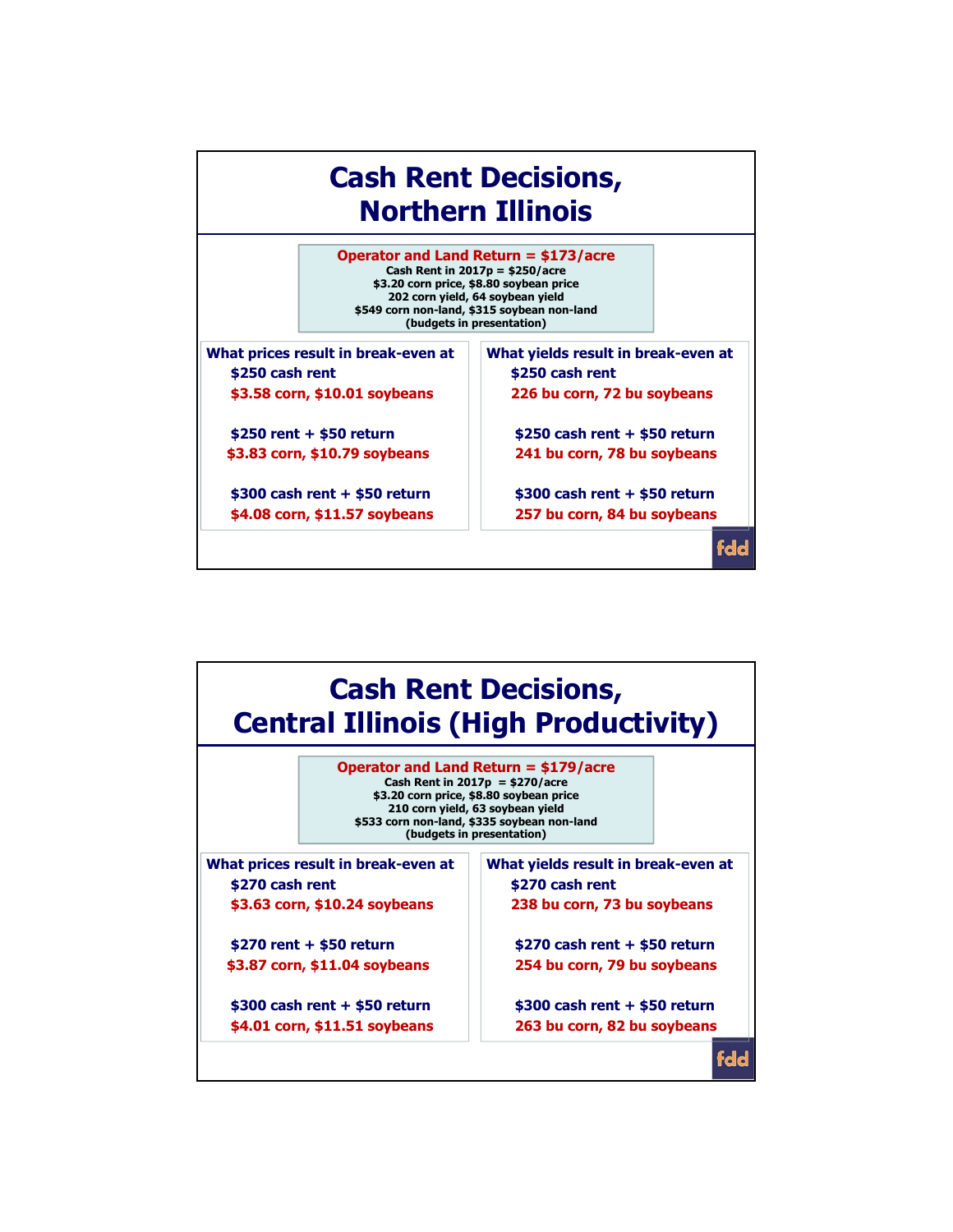

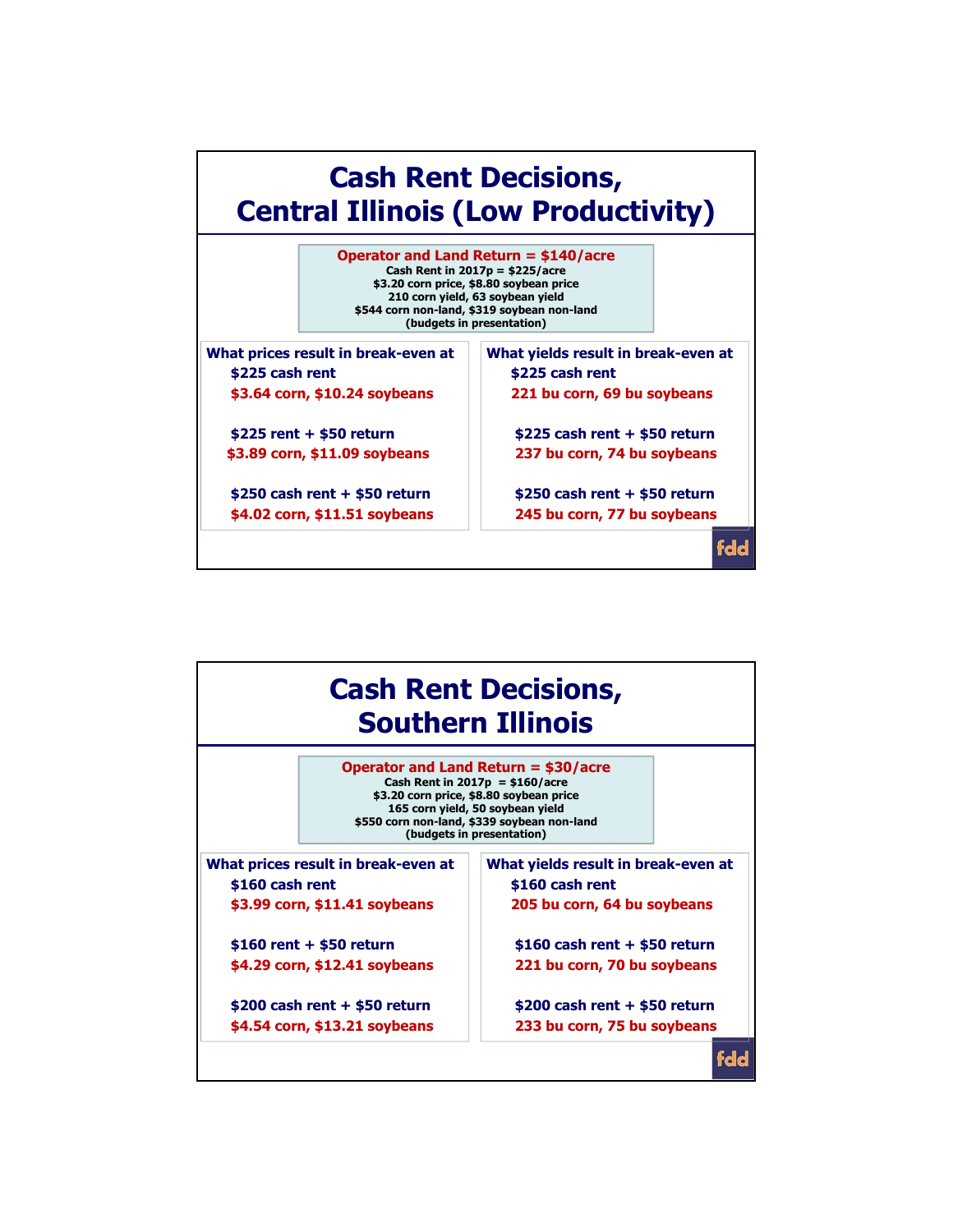